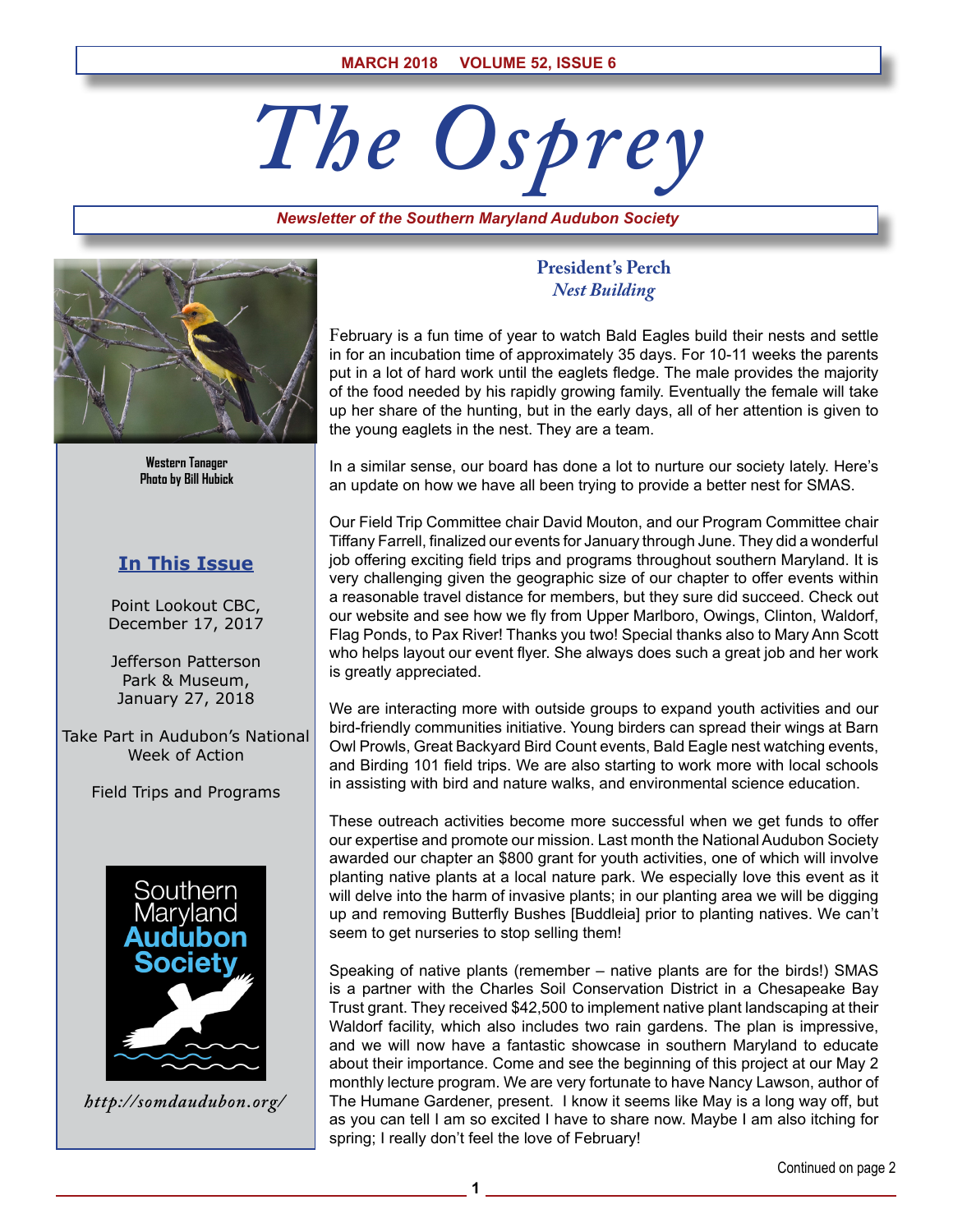So watch out for the eagle nests and what your SMAS board is trying to accomplish. Volunteer work takes passion and commitment. We do this work for our members, but even more so, we do it for the birds.

*The world is a nest of crows; some caw in praise; some caw in derision Be above the reach of praise and blame; do your best and fly!*

Lynne Wheeler, President



**Red-breasted Merganser Sketch by Carrie Staples**

# **Cove Point Natural Heritage Trust**

Please join our friends at the Cove Point Natural Heritage Trust for some of their upcoming events including a GBBC field trip on February 19 (see Upcoming Events below for details) and Invasive Plant Removal on March 24 (something to help you learn which plants you can remove from your own yard!).

Also, Bob Boxwell leads a fall field trip for SMAS to the Cove Point beach, which is normally restricted access, to look for Nelson's Sparrow among other things.

Click on this link to see their full 2018 line-up!

http://www.covepoint-trust.org/activities.html

# **Point Lookout CBC, December 17, 2017**

I remember looking at a calendar several years ago and thinking about this stretch of bird counts that had Christmas on Saturday, Sunday, or Monday. Now we are in the middle of them. When we have to hold the count on the first Sunday it tends to depress the waterfowl numbers. That may be the case again this year, or maybe there just aren't as many waterfowl wintering here anymore. Going back a decade I can recall flocks of thousands of canvasbacks. This year we had three (no not three thousand, three ducks). Scaup used to come in large flocks as well, but now we see hundreds rather than thousands. Ruddy Ducks were the most numerous, followed by Canada Goose, Black Scoter, and Bufflehead (all in the thousands). A flock of blackbirds made for the most numerous species of the day with over ten thousand birds.

I covered St. George's Island and Kitts Point and barely saw any waterfowl. Buffleheads, a few goldeneyes, and a few ruddy ducks were about all I had. Where were the scaup, the Long-tailed Ducks, the mergansers, the Tundra Swans? Fortunately Point Lookout and the other Bay sectors did find some of these species and Tyler found his Barrow's Goldeneye and the Cackling Goose was back, but still I miss the variety and sheer numbers of the eighty's and nineties.

We never get much in the way of puddle ducks but this year a Gadwall, Mallards, Black Ducks, and Wood Ducks completed the list. One waterfowl we didn't find was a welcome miss, no Mute Swans! Wish I could say the same about some other aliens but European Starling and House Sparrow numbers don't seem to be abating.

We had Northern Gannets again but no Brown Pelicans. There were small numbers of our usual birds of prey with the addition of the somewhat rare appearance of a Northern Harrier and Peregrine Falcon. Only three warbler species this year will Palm, and Pine joining the Yellow-rumped Warblers. Even sparrow numbers were low. A single Fox, and Field Sparrow made the list this year.

Overall species number of 102 is not bad. But the number of individual birds was not that high. My highlight for the day was at Camp Merryland on St. George's Island. While stopping at the group camping ground a Golden-crowned, and a Ruby-crowned Kinglet flew in and landed about two feet from me in a small shrub. A minute later a Brown Creeper landed almost at my feet. Up close and personal.

Thank you to everyone who participated. The coordinator job is still open if anyone is interested.

Bob Boxwell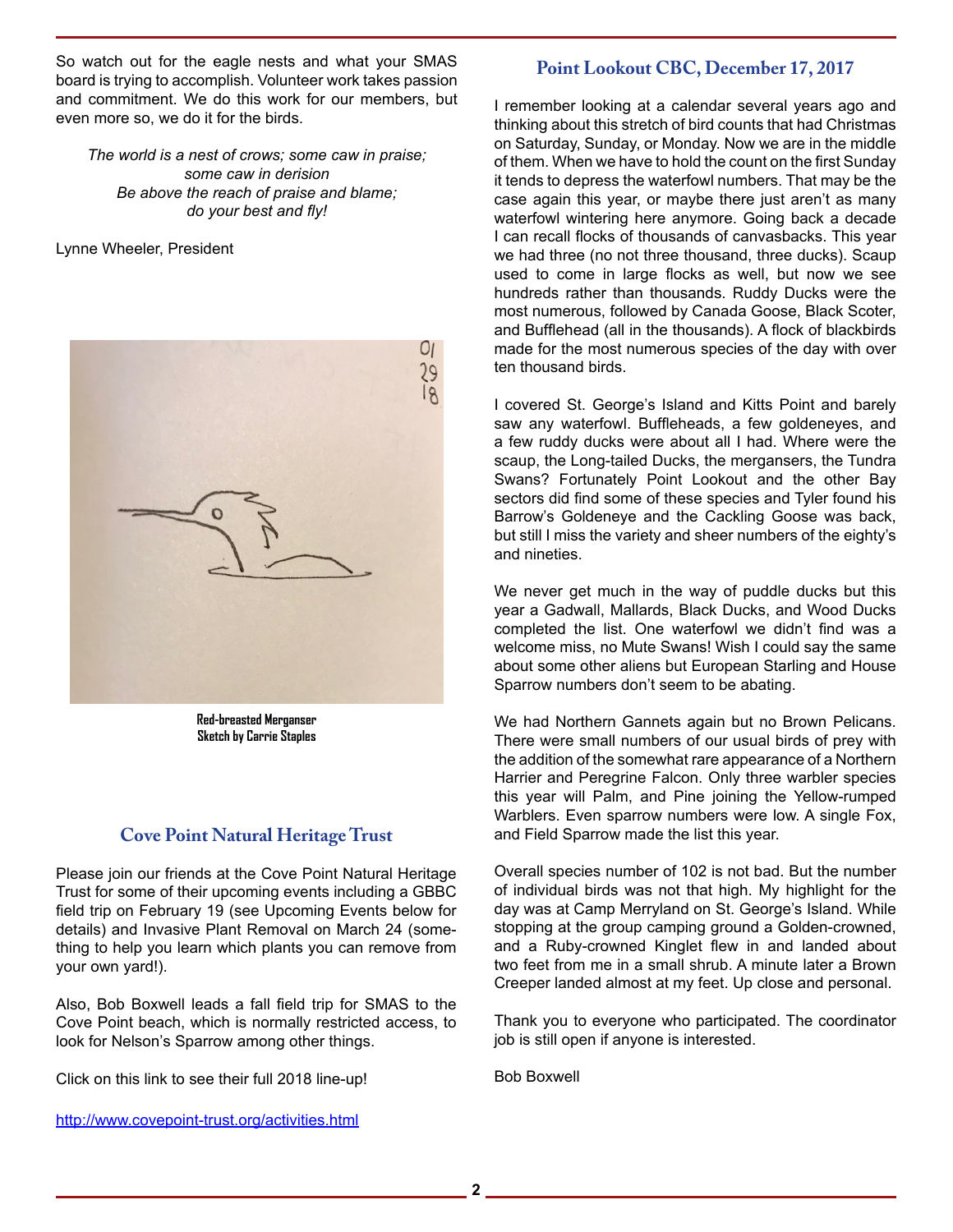# **Cool Internet Links!**

The Passion and Peril of Birding - The New York Times New birding publications... [https://www.nytimes.com/2018/01/23/books/review/birds](https://www.nytimes.com/2018/01/23/books/review/birds-barnes-brunner-strycker.html)[barnes-brunner-strycker.html](https://www.nytimes.com/2018/01/23/books/review/birds-barnes-brunner-strycker.html)

Armchair Birding In Panama [http://www.forbes.com/sites/grrlscientist/2018/01/28/arm](http://www.forbes.com/sites/grrlscientist/2018/01/28/armchair-birding-in-panama/)[chair-birding-in-panama/](http://www.forbes.com/sites/grrlscientist/2018/01/28/armchair-birding-in-panama/) or <https://tinyurl.com/ych22b74>

Whales and Dolphins at Play You will need to be logged in to Facebook to see this video: <https://tinyurl.com/whales-and-dolphins>

Ecology, Climate Change and Related News: Warming temperatures may cause birds to shrink

[http://www.pointblue.org/blog/sciencenews/index.](http://www.pointblue.org/blog/sciencenews/index.php/2018/01/30/warming-temperatures-may-cause-birds-to-shrink/) [php/2018/01/30/warming-temperatures-may-cause-birds](http://www.pointblue.org/blog/sciencenews/index.php/2018/01/30/warming-temperatures-may-cause-birds-to-shrink/)[to-shrink/](http://www.pointblue.org/blog/sciencenews/index.php/2018/01/30/warming-temperatures-may-cause-birds-to-shrink/)

Sinepuxent, the most recent owl to be tagged in Maryland by Project SNOWstorm [https://www.projectsnowstorm.org/posts/sinepuxent-re-](https://www.projectsnowstorm.org/posts/sinepuxent-report-southern-snowstorm/)

[port-southern-snowstorm/](https://www.projectsnowstorm.org/posts/sinepuxent-report-southern-snowstorm/)

Woodpeckers Show Possible Brain Damage Like That In Football Players

<https://tinyurl.com/woodpecker-brain-damage>

Baby Octopi! <https://tinyurl.com/baby-octopi>

## **Take Part in Audubon's National Week of Action**

This April, Audubon will be holding a National Week of Action on two key legislative priorities – protecting the Migratory Bird Treaty Act (MBTA) and preventing the Land and Water Conservation Fund (LWCF) from expiring this year. To learn how your chapter can get involved, join next week's [webinar on Thursday, February 15, 4p.m. ET](https://attendee.gototraining.com/r/6932839014968533506). The presenters are Justin Stokes, Audubon's director of legislative affairs; Jamie Huson, board member of North Cascades Audubon Society in Washington; and Val Peckham, field organizer from Audubon Pennsylvania. They will guide you through how to schedule, plan and execute an effective hometown community meeting with your member of Congress. Following the webinar, you will receive a full toolkit of resources and ongoing support right up to the week of action in April.

Participating in the week of action is a great way for your chapter to introduce your work and presence in your community to your federal representatives, while discussing two pressing conservation issues. It will also help you to start building a relationship for future engagement. Now more than ever, is a time when the power of our joint advocacy is required to protect the birds we care for. [Register here](https://attendee.gototraining.com/r/6932839014968533506)

# **Jefferson Patterson Park & Museum, January 27, 2018 by Tyler Bell**

Well, the forecast started off looking nice but as the date approached, it looked more and more like a steady rain. I had several people sign up and a few canceled the night before. A few didn't show up. So, it ended up being me as leader and David Moulton, SMAS's field trip coordinator, riding shotgun.

We followed a similar plan that I've worked out over the many years of running this trip. First, we headed to the mouth of St. Leonard's Creek to look for waterfowl, etc. In December, Mikey Lutmerding found a Western Tanager [and a Sedge Wren](https://ebird.org/view/checklist/S40859808) at JPPM. The tanager left eons ago but the Sedge Wren had been reported the day before near the cottage. It didn't want to come out in the rain, though. Who could blame it? Mikey had also reported an immature Iceland Gull from this location also the day before. We did not find it either. I did manage to photograph an oothecal of a [Narrow-winged Mantis \(Tenodera angustipennis\)](https://www.marylandbiodiversity.com/viewSpecies.php?species=18215), a first photographed record for the [Maryland Biodiversity Project](https://www.marylandbiodiversity.com/)!

The next several stops were along the Patuxent River shoreline looking for various waterfowl. Mikey had reported a family group of Cackling Geese and a pair or Northern Pintails. Naturally, we didn't find either of them. Starting to see a trend here. We did find some Gadwall and Ringnecked Ducks in the large pond on the private road at the north end of the property.

Having eked out as many waterfowl species as we could, we left JPPM to look for the stalwart Brown-headed Nuthatches at the end of Lloyd Bowen Road. The nuthatches didn't present themselves right away. While searching for the elusive nuthatches, I flushed an owl that had apparently been perched out of sight very near the road. It flew back into the pines and David was able to relocate it. It was one of the Great Horned Owls that nest there. The Red-headed Woodpeckers that are often at this spot were not showing.

Our final stop was along Turner Road. There were large Canada Goose flocks and mixed gulls but we were not able to glean anything unusual from either. No Eastern Meadowlarks or Horned Larks but a nice flock of Eastern Bluebirds and probably the largest flock of Rock Pigeons I've ever seen in Calvert County (35)!

We ended the day with a measly 36 species (eBird checklists below). Considering the often heavy rain, that's not too shabby. Had the trip been the day before when the weather was clear and dry, we probably would have almost doubled that since we couldn't hear most birds singing and land birds were hunkered down out of the rain. Oh well. What will next year be like?

<https://ebird.org/view/checklist/S42316874> <https://ebird.org/view/checklist/S42317038> <https://ebird.org/view/checklist/S42317144>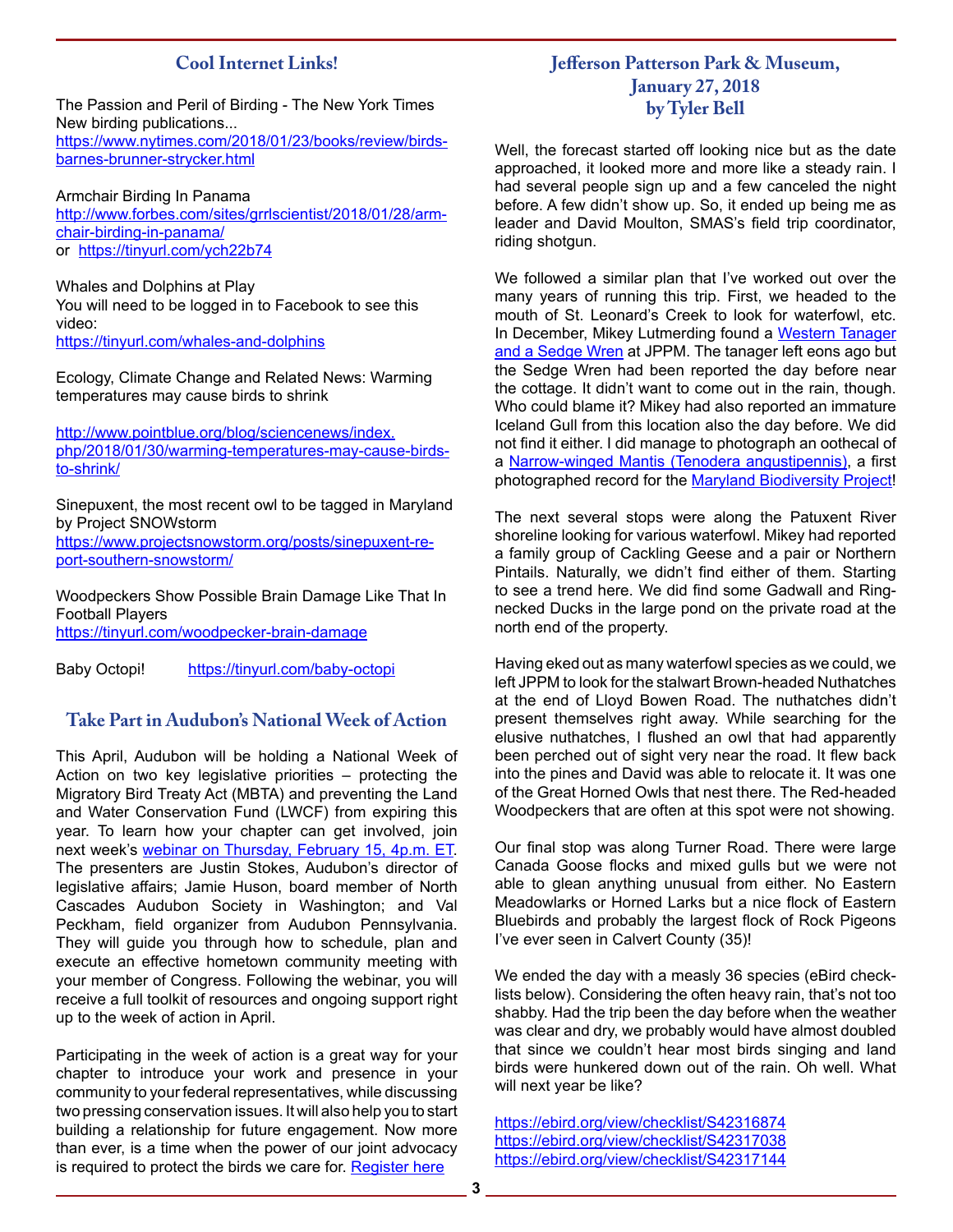#### **WELCOME, NEW MEMBERS! Chapters Defend MBTA**

G J Bochniewicz, Fort Washington Deborah Buelow, Accokeek Elaine J Burdette, White Plains Mark Cavanaugh, Saint Inigoes Margaret Champagne, Indian Head Christopher M. Clarke, Huntingtown Melanie Danner, Clinton Linda Deatrick, Leonardtown Melanie S Donovan, North Beach Scott Gingras, Port Republic Lamar Gowland, Owings Dennis Grenda, Lexington Park John Guy, Mechanicsville Maurice Joseph, Dunkirk Anna Killius, Mechanicsville Dina Landoll, Faulkner Charles Rodgers, Prince Frederick Anna Sargent, Lexington Park Carolyn Sater, North Beach David Smith, La Plata Sigrid Stiles, Dameron Karen Timmons, Lusby John Turner, Suitland Janice E Waters, Waldorf Stephanie Yoon, Cobb Island

# **These Birds Have Evolved Feathers as Black as The Blackest Material on Earth Dakota McCoy, The Conversation, 1/10/2018**

What do birds and aerospace engineers have in common? Both have invented incredibly dark, "super-black" surfaces that absorb almost every last bit of light that strikes them. Of course scientists worked intentionally to devise these materials. It's evolution that brought this amazing trait about in birds. My co-lead author Teresa Feo, our colleagues Todd A. Harvey and Rick Prum and I recently investigated the super-black feathers in some of the most outlandish animals on earth: the Birds of Paradise. These are resplendent birds native to Papua New Guinea and surrounding areas. Males are brilliantly colored, with complicated mating dances. Females, who are drab and brown in comparison, carefully inspect the ornaments and dances of males before choosing their mate.

We wanted to know more about these birds' super-black plumage and how it works. What mechanism do these feathers employ to be so effective at absorbing light? The Birds of Paradise have evolved many remarkable traits, but none are more mysterious than the males' velvety black plumage. This black is so dark that your eyes cannot focus on its surface; it looks like a cave, or a fuzzy black hole in space.

Using optical measurements, we found that these feather patches absorb up to 99.95 percent of directly incident light. That's comparable to human-made very black materials such as solar panels, the lining of space telescopes, and even the "blackest black" material: Vantablack, which absorbs 99.96 percent of light.

SMAS joined more than 300 Audubon chapters, and more than 500 groups in total nationwide, in a [letter](https://www.audubon.org/sites/default/files/migratory_bird_treaty_act_letter_to_congress_from_513_groups_0.pdf) calling on Congress to defend and uphold the Migratory Bird Treaty Act (MBTA) as we celebrate its 100th anniversary this year.

The MBTA is one of the Audubon Society's earliest victories, and has protected millions if not billions of birds in its century-long history. Congress passed the MBTA in 1918 in response to public outcry over the mass slaughter of birds, which threatened egrets and other species with extinction. Today, this law protects birds from 21st-century threats, which has led to commonsense solutions like covering oil pits and flagging transmission lines that protect countless birds each year from otherwise needless deaths. In all, the MBTA prohibits killing or harming more than 1,000 species of America's birds, such as [local bird examples].

The MBTA is currently facing the most serious attack on the law in its one hundred years. In November, Rep. Liz Cheney (R-WY) introduced a measure to gut the MBTA as an **[amendment to H.R. 4239](http://www.audubon.org/news/congresswoman-liz-cheney-introduces-bird-killer-amendment)**, a bill written to weaken environmental protections in order to facilitate oil and gas drilling. The bill is currently awaiting a vote in the House. Three days before Christmas, the administration followed suit when the Office of the Solicitor within the Department of the Interior [released an interpretation](http://www.audubon.org/news/the-white-house-turns-its-back-americas-birds) of the law saying it will no longer enforce the MBTA in cases of incidental bird deaths, effectively giving a blank check to industry to avoid gruesome and preventable bird deaths.

Today's letter shows that SMAS is united with other Audubon chapters and organizations from across the country who want to see this Congress build on our nation's 100-year conservation ethic and reject misguided efforts that would undo the progress our country has made in conserving birds.



**Immature Tundra Swan Photo by Carrie Staples**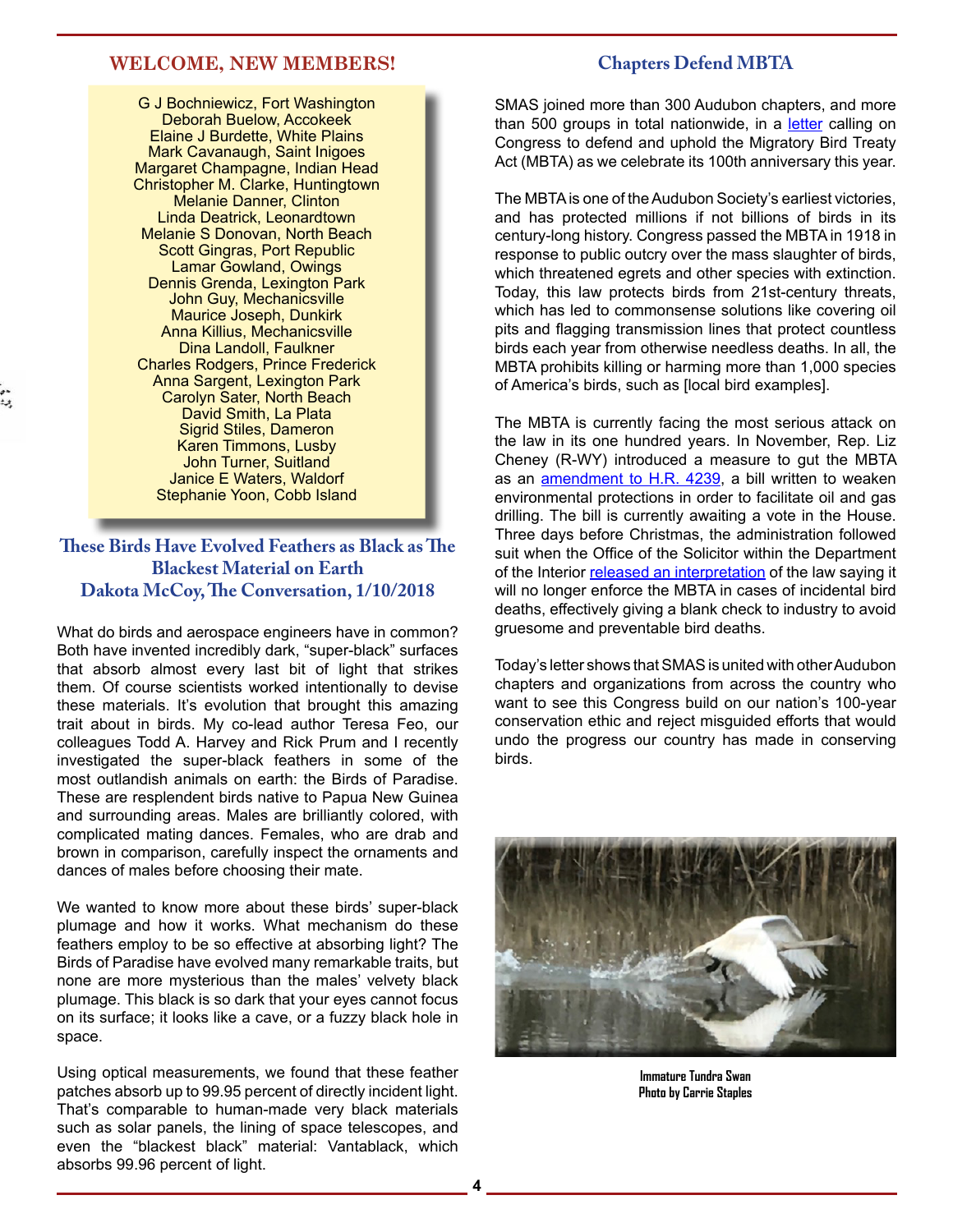# **2018 Field Trips and Programs**

#### **February 16 – 19 Is the GREAT BACKYARD BIRD COUNT!**

Launched in 1998 by the Cornell Lab of Ornithology and National Audubon Society, the Great Backyard Bird Count (GBBC) celebrates the diversity of birds across America. It was also the first online citizenscience project to collect data on wild birds and to display results in near real-time. Researchers at Cornell and the National Audubon Society will use the data we collect. For information about the GBBC see their website at birdcount.org. You can help out by counting birds for as little as 15 minutes!

#### **SPECIAL GBBC EVENTS HAVE BEEN SCHEDULED THROUGHOUT SOUTHERN MARYLAND!!!**

#### **Friday, February 16 Kings Landing Park, Calvert County 8:30 a.m. – 3 p.m.**

Calvert Nature Society event. Ages 13 and up. Besides Kings Landing, we will visit Jug Bay Wetlands Sanctuary and the North Beach Marsh to increase our chances of seeing more species and numbers of birds. Reservations are required by: Wednesday, February 14. Program is free. Go to **www.calvertparks.org** to register.

#### **Saturday, February 17 Flag Ponds Nature Park, Calvert County 8 a.m. – 10 a.m.**

Calvert Nature Society event. All ages. Whether you are a novice or an expert birder, volunteers of all ages are welcome to help identify and count birds. Naturalist in charge: Shannon Steele. This program is free. Reservations are required by: Thursday, February 15. Go to [www.calvertparks.org](http://www.calvertparks.org) to register.

# **Saturday, February 17 Myrtle Point Park, St. Mary's County**

### **9 a.m. – 11 a.m.**

Join trip leader Bob Boxwell in this annual event. We will be taking the circuit route around Myrtle Point Park. Come prepared for the winter weather and bring your binoculars. We will count both species and the number of each to report to the GBBC website. Meet outside the gate at 9 a.m. For additional information e-mail Bob at [bobboxwell@hotmail.](mailto:bobboxwell@hotmail.com) [com](mailto:bobboxwell@hotmail.com) or call 410-610-5124.

#### **Sunday, February 18 Port Tobacco River Park, Charles County 10 a.m. – 12 Noon**

Join trip leader Lynne Wheeler at our new Charles County park. We will count all birds seen and heard on the Eagle and Wetland trails. Dress appropriately and bring your binoculars, but we also have some to lend. This is a great beginner bird activity! We will also check on our eagle nest and discuss the Eagle Monitoring initiative. Become a c i t i z e n scientist! Check out great GBBC K-12 resources at The Cornell Lab website at <http://www.birdsleuth.org/gbbc/> For additional information email Lynne at [somdaudubon@yahoo.com](mailto:somdaudubon@yahoo.com) or 301-751-8097 (prefer text).

#### **Monday, February 19 Hellen Creek Preserve, Calvert County 9 a.m. – 10 a.m.**

Join trip leader Bob Boxwell who will be taking Hellen Creek Trail to the creek. Come prepared for the winter weather and bring your binoculars. We will count both species and the number of each to report to the GBBC website. At Coster/Mill Bridge Road take the turn onto Coster. Follow 0.9 of a mile to Clifton Drive. Turn right and follow 0.3 of a mile to a sign with 11785 on top and Boxwell on the bottom. Turn left and park at the end of the driveway. **Note:** Google maps does not work for the address 11785 Clifton Drive, Lusby, MD. Follow the directions listed. For additional information e-mail Bob at [bobboxwell@hotmail.com](mailto:bobboxwell@hotmail.com) or call 410-610-5124.

#### **February 25 – SUNDAY – 8 a.m. – 12 noon FIELD TRIP**

#### **Patuxent River Naval Air Station, St. Mary's County** *"Winter Birds and Tundra Specialists at Pax River Airfield"* Leader: Kyle Rambo

We are fortunate to have access to airfields that provide tundra-like habitat. This trip will feature typical winter airfield birds such as Snow Buntings, Lapland Longspurs, Short-eared Owls, Horned Larks, Savannah Sparrows, and possible Wilson's Snipe and Peregrine Falcon. Preregistration is required and open to U.S. citizens only. Trip is limited to 10 people. Must bring a photo I.D. Meet at Gate #1 Visitor Parking Lot. RSVP to Kyle at [kyle.rambo@navy.mil](mailto:kyle.rambo@navy.mil) or [301-757-0005](tel:301-757-0005).

# **March 8 –THURSDAY – 7:30 p.m. – 9:00 p.m.**

# **MONTHLY MEETING PROGRAM**

**Fairview Branch Library, Calvert County** 8120 Southern Maryland Blvd, Owings, MD 20736

*"BIRDS & GLASS COLLISIONS – WHAT YOU CAN DO"*

ANNE LEWIS, President, City Wildlife, Inc.

Each year we lose as many as 1 billion birds to deadly glass collisions. Anne Lewis will talk about findings in their Lights Out DC bird collision monitoring program. You can also learn how to make glass in your home more bird friendly for spring migrants. Light refreshments and mingling starts at 7 p.m. Public invited. Inquiries to Lynne Wheeler, [somdaudubon@yahoo.com](mailto:somdaudubon@yahoo.com) or 301-751-8097 (prefer text).

#### **March 18 – SUNDAY – 10:00 a.m. – 12 noon FAMILY FIELD TRIP – Youth Welcome**

**Port Tobacco River Park, Charles County**

7685 Chapel Point Road, Port Tobacco, MD 20677 *"Eagle Nest Monitoring"*

Leader: Lynne Wheeler and Lee Vines

Join us for an informative view of our Port Tobacco River Park eagle nest and learn about the Maryland Bird Conservation Partnership citizen-science monitoring program. Volunteers document the nesting success and productivity of Maryland's Bald Eagle population to help guide conservation actions. An active monitoring program is vital to knowing when and where changes to breeding eagles are taking place. RSVP to Lynne at [somdaudubon@yahoo.com](mailto:somdaudubon@yahoo.com) or 301-751-8097 (prefer text).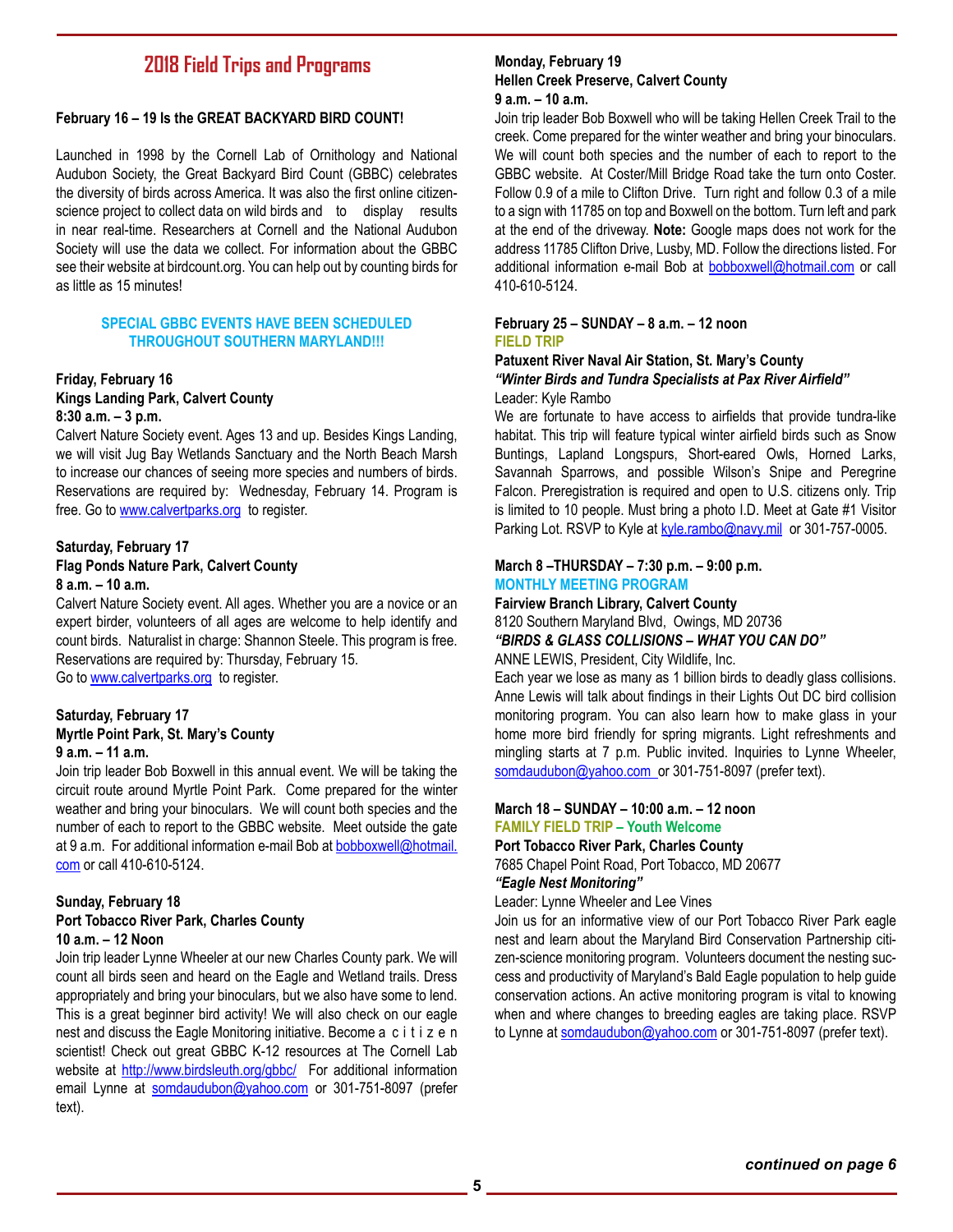### **April 4 – WEDNESDAY – 7:30 p.m. – 9:00 p.m MONTHLY MEETING PROGRAM**

**Clearwater Nature Center, Prince Georges County** 11400 Thrift Rd, Clinton, MD 20735 *"HUMMINGBIRDS – HOW TO ATTRACT THEM & NATIVE PLANT* 

#### *SALE"*

BRUCE PETERJOHN, Chief, Bird Banding Laboratory, Patuxent Wildlife Research Center

Our speaker is responsible for administering the national bird banding program and the data management system for bird banding and band encounter datasets. His personal banding activities are focused on banding hummingbirds in the mid-Atlantic region, especially hummingbirds that appear during late autumn and winter. Bruce will give a general talk about hummingbirds and how to attract them to your yard with native plants. We will also have **a native plant sale**, S MD Audubon Society fundraiser. Light refreshments and mingling starts at 7 p.m. Public invited. Inquiries to Lynne Wheeler, somdaudubon@yahoo. com or 301-751-8097 (prefer text).

#### **April 15 – SUNDAY – 8 a.m. – 12 noon FIELD TRIP – Youth Welcome**

#### **Port Tobacco River Park, Charles County**

7685 Chapel Point Road, Port Tobacco, MD 20677 *"Birding 101"*

Leader(s): Lynne Wheeler, Lee Vines and Tiffany Farrell

Come on out to the new Charles county nature park and learn the basics about birding. We will discuss the four keys to identification of birds: size and shape, color pattern, behavior, and habitat. After the basics we will delve into looking for field marks and listening to the sound of birds. The timing of this should also give us the possibility of seeing spring migrants. Bring your binoculars, but we also have some to lend. RSVP to Lynne at [somdaudubon@yahoo.com](mailto:somdaudubon@yahoo.com) or 301-751-8097 (prefer text).

### **EARTH DAY SPECIAL EVENTS APRIL 22**

#### **April 22- SUNDAY – 8 a.m. – 11:00 A.M.**

**FIELD TRIP – Youth Welcome** 

**Port Tobacco River Park, Charles County**

*"Eagles and Migrants on the Trails"* 7685 Chapel Point Road, Port Tobacco, MD 20677 Leader: Lynne Wheeler

Come and join us as we enjoy looking for migrating birds and check our eagle nest. No rsvp – just show up!

#### **April 22 – SUNDAY – 8 a.m. - 11:00 a.m. FIELD TRIP**

#### **Sotterley Plantation, St. Mary's County** 44300 Sotterley Plantation, Hollywood, MD 20636 *"Eagles, Earth Day and Sotterley"*

#### Leader(s): David Moulton

Celebrate Earth Day with a birdwalk at this scenic and historic Patuxent Riverproperty as the annual surge of migrating birds begins throughout St. Mary's County. Nesting Bald Eagles, migrating warblers, meadowlarks, woodpeckers and waterfowl can all be found via Sotterley's extensive new trail system. From Rt. 235, go north on Sotterley Road, turn right through the gates to the gravel parking lot on the Sotterley historic property. RSVP at 240-278-4473 or [moulton.davidh@gmail.com](mailto:moulton.davidh@gmail.com)

#### **April 28 – SATURDAY – 9:00 a.m. – 12 noon FIELD TRIP**

#### **Elms Environmental Education Center, St. Mary's Co**  49300 St. James Road, Dameron, MD 20628

#### *"Birding 101"*

Leader(s): Judy Ferris and Margarita Rochow

Calling on all wannabe birders!! Youths Welcome!! Are you tired of wondering and saying "What bird is that?" Do you want to get better at knowing what birds you are seeing? Birding 101 is the field trip for you! The Elms Environmental Education Center offers great habitat for birds. Judy and Margarita will share helpful identification pointers such as: bird bill and facial markings, plumage details, field marks, flight patterns, sound, behavior, and habitat and seasonal expectation. Learn about birding apps too. Directions: Take Rt 235 south, left onto St. James Church Road (opposite Mattapany Road). You will see the sign for the Elms Environmental Education Center. Meet in the hunter's dirt parking lot on the right before the gate. Call or email Judy: *[jferris11@gmail.com](mailto:jferris11@gmail.com)* or 410-326-1965.

#### **May 2 – WEDNESDAY – 7:30 p.m. - 9:00 p.m. MONTHLY MEETING PROGRAM**

**Charles Soil Conservation District, Charles County** 4200 Gardiner Road, Waldorf, MD 20601

#### *"THE HUMANE GARDENER"*

#### NANCY LAWSON, Author and Gardener

Welcome in your gardening season with the author of The Humane Gardener, Nancy Lawson, as she describes why and how you should open up your arms to wildlife in your backyard. Learn how to apply ecology in planting for wildlife by choosing native plant species, provide habitat, and create gardens free of poisons and other hazards. We will also have **a native plant sale**, S MD Audubon Society fundraiser. Light refreshments and mingling starts at 7 p.m. Public invited. Inquiries to Lynne Wheeler, [somdaudubon@yahoo.com](mailto:somdaudubon@yahoo.com) or 301-751-8097 (prefer text).

#### **May 12 – SATURDAY - 8:00 a.m. – 12 noon**

#### **FIELD TRIP**

#### **Patuxent River Naval Air Station, St. Mary's County**  *"Spring Migration on the Bay"*

#### Leader: Dean Newman

A rare opportunity to bird the PAX River Naval Air Station, a restrictedaccess area of bird-friendly habitats that boasts one of the longest lists of bird species in Southern Maryland. No fee, but advance registration required no later than Friday, May 10. Meet at the Park and Ride lot across the street from the Lexington Park Post Office on Tulagi Place. Call or email Dean to register: [dean.newman@dau.mil](mailto:dean.newman@dau.mil) or [301-672-](tel:301-672-5464) [5464](tel:301-672-5464).

#### **May 12 – SATURDAY – ALL DAY COUNTY MAY COUNTS**

#### **Calvert, Charles, Prince George's, St. Mary's Counties**

Help is always needed and appreciated from all. This is a great way to learn and improve your bird ID skills! Please contact the following county coordinators: